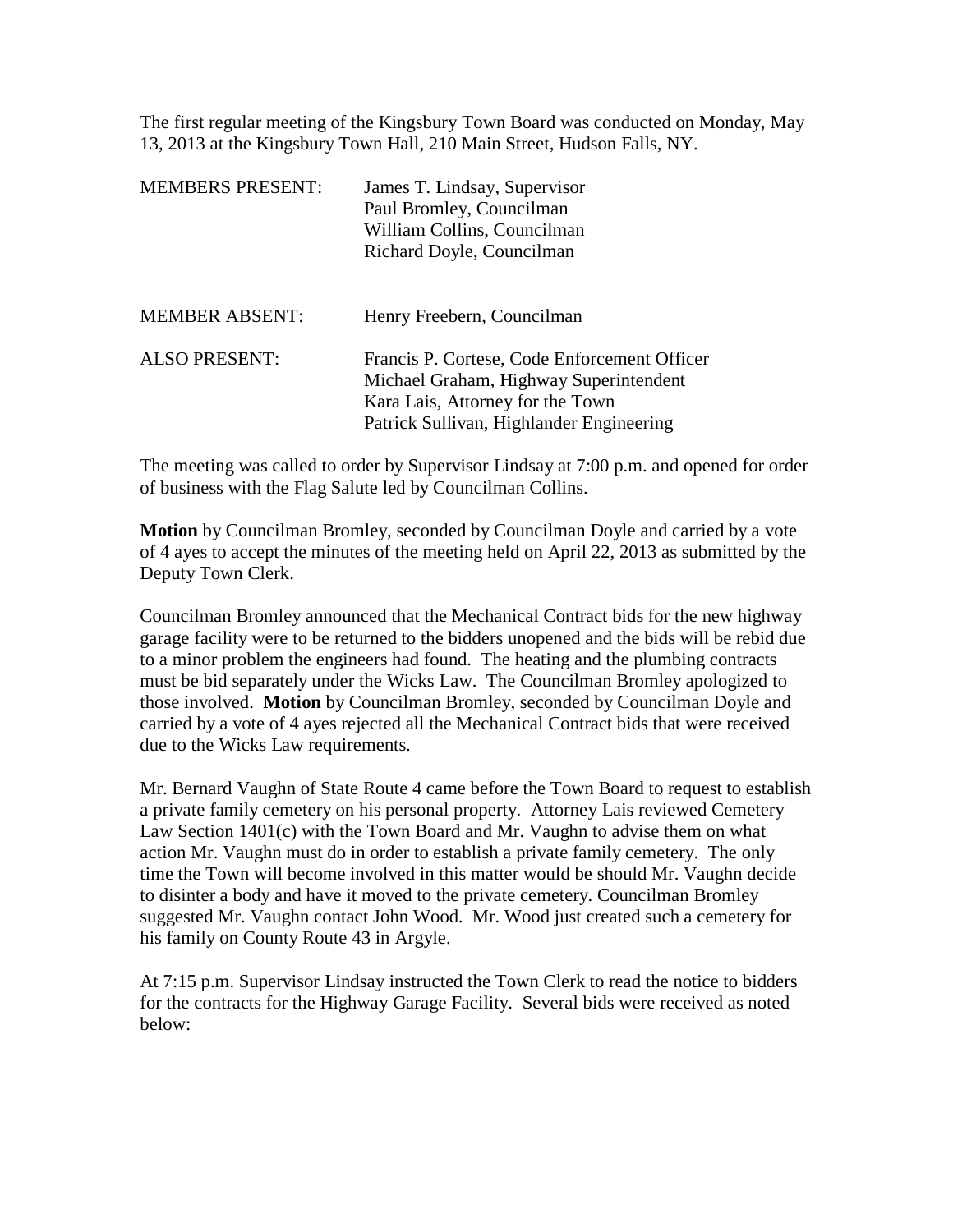## **Kingsbury Highway Garage Facility 2013 General Construction Bid results**

| <b>Rozell Industries</b>                | \$1,269,000.00 |
|-----------------------------------------|----------------|
| <b>Eastern Building and Restoration</b> | \$1,430,248.00 |
| <b>Hoosick Valley Contractors</b>       | \$1,306,900.00 |
| <b>Gallo Construction</b>               | \$1,481,750.00 |
| <b>Wainschaf Associates</b>             | \$1,287,000.00 |
| <b>Plank Construction Services</b>      | \$1,442,300.00 |
| <b>Bast Hatfield</b>                    | \$1,253,558.00 |
| Munter Enterprises, Inc.                | \$1,166,520.00 |
| <b>VMJR Company</b>                     | \$1,328,400.00 |
| <b>LaChase Construction</b>             | \$1,114,500.00 |

All bidders had the appropriate non-collusion statements attached.

## **Kingsbury Highway Garage Facility – 2013 Electrical Contract Bid results**

| Kasselman Electric              | \$168,893.00 |
|---------------------------------|--------------|
| <b>Brownell Electric</b>        | \$134,980.00 |
| <b>Flex Electrical</b>          | \$105,875.00 |
| <b>Mountain Lake Electrical</b> | \$158,000.00 |
| M.A.D. Electric LLC             | \$134,970.00 |
| <b>Electric Concepts</b>        | \$108,665.00 |
| Harold R. Clune Inc.            | \$122,000.00 |
| McBain Electric                 | \$139,132.00 |

Note: All bidders had the appropriate non-collusion statements attached.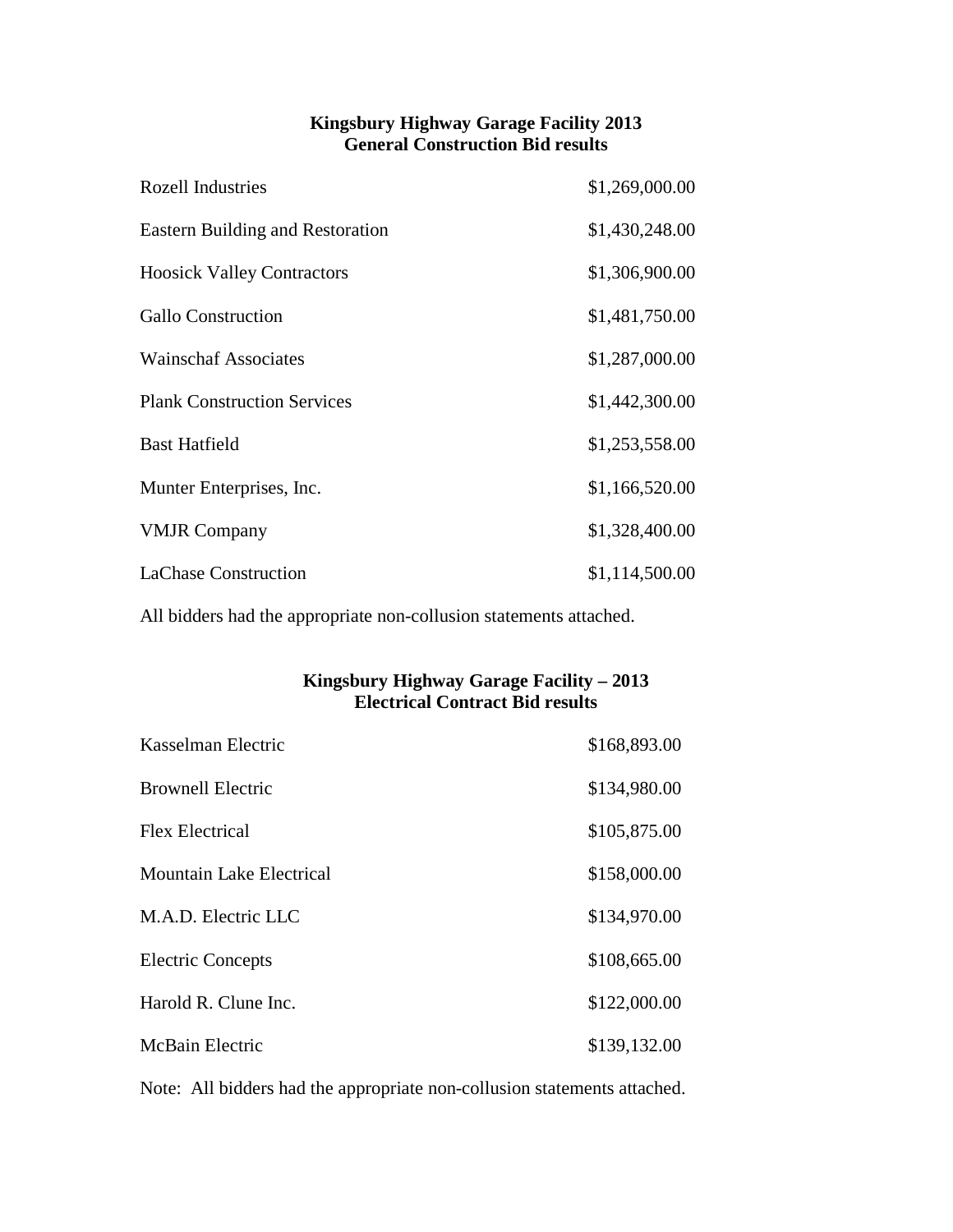**Motion** by Councilman Bromley, seconded by Councilman Collins and carried by a vote of 4 ayes to copy the bids and have the Town Attorney and Town Engineer review the bids to be sure they meet the specifications set forth in the plans.

Supervisor Lindsay stated he would like to rebid the plumbing and heating and have it all done by May 29 if possible. Attorney Lais reviewed the process by the Town Board. **Motion** by Councilman Bromley, seconded by Councilman Doyle and carried by a vote of 4 ayes to authorize the release of the bid specs for the mechanical and plumbing contracts for the Town Highway Building with bids to be open at 7:00 p.m. at a special meeting of the town board scheduled for May 23, 2013.

**Motion** by Councilman Collins, seconded by Councilman Doyle and carried by a vote of 4 ayes to reschedule the regular town board meeting to Wednesday, May 29, 2013 at 7:00 p.m.

Supervisor Lindsay stated he would invite a representative from Earth, Waste and Metals to come to the Town Board meeting on the  $29<sup>th</sup>$ .

Code Enforcement Officer Ross Cortese reported that Royal Wood Shavings Manufacturing, Inc. is on schedule.

Supervisor Lindsay reported that East Side Auto had submitted two checks and they have been deposited in the Trust and Agency Fund. Councilman Bromley stated that due to the fact they had submitted an insufficient fund check that this is their last chance with him. What they did was a felony. Next year when they come to renew, it will be an automatic no vote from me.

Councilman Doyle asked if Kara had reviewed the insurance policy regarding East Side and does David Meager have a copy of their policy.

Kara Lais stated some changes in personnel have been made in their lawfirm. Matt Fuller left their firm about a week ago and Attorney Meyer and Attorney Stockwell will be joining him on May 17, 2013.

Supervisor Lindsay reported on the meeting he had with the Kingsbury Cemetery Association on the corner of Route 4 and Kingsbury Road. The meeting was held May 6 regarding the Association having troubles maintaining the older portion of the cemetery. The fire company has offered to donate land to them, which would give them up to an additional 100 lots. The Association is determining whether or not they can maintain the cemetery. Joan Prouty will bring in papers to be photocopies regarding the founding of the cemetery association in 1926.

Public Comments: